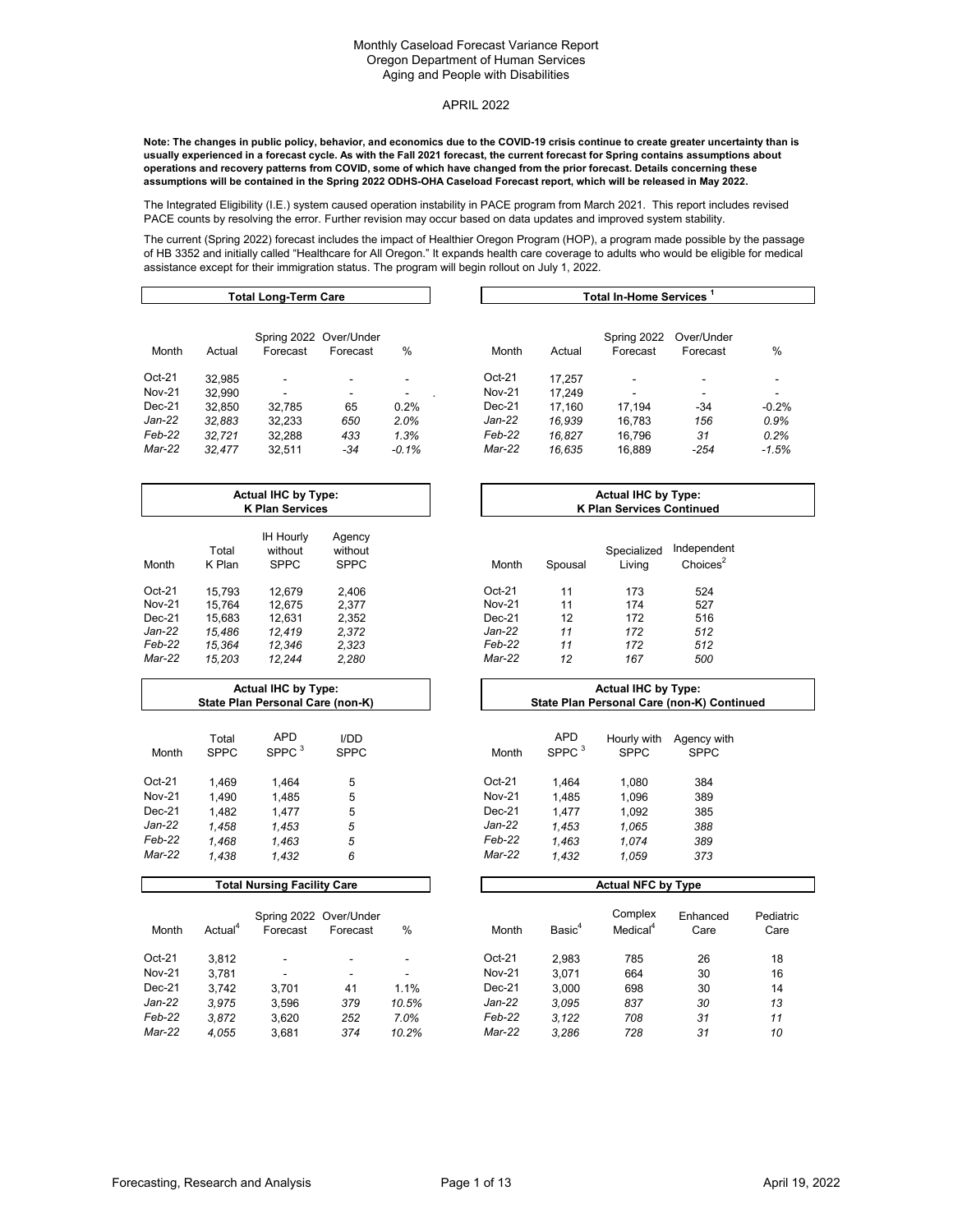|               |        |                                   |                                    |         | <b>APRIL 2022</b> |               |                             |                          |                        |                          |
|---------------|--------|-----------------------------------|------------------------------------|---------|-------------------|---------------|-----------------------------|--------------------------|------------------------|--------------------------|
|               |        | <b>Total Community-Based Care</b> |                                    |         |                   |               | <b>CBC: Assisted Living</b> |                          |                        |                          |
| Month         | Actual | Forecast                          | Spring 2022 Over/Under<br>Forecast | %       |                   | Month         | Actual                      | Spring 2022<br>Forecast  | Over/Under<br>Forecast | %                        |
| Oct-21        | 11.916 |                                   | -                                  |         |                   | $Oct-21$      | 4.096                       | $\overline{\phantom{a}}$ |                        |                          |
| <b>Nov-21</b> | 11.960 |                                   | ۰                                  |         |                   | <b>Nov-21</b> | 4.114                       | $\overline{\phantom{a}}$ |                        | $\overline{\phantom{a}}$ |
| $Dec-21$      | 11.948 | 11.890                            | 58                                 | 0.5%    |                   | $Dec-21$      | 4.103                       | 4.093                    | 10                     | 0.2%                     |
| Jan-22        | 11.969 | 11.854                            | 115                                | 1.0%    |                   | Jan-22        | 4.127                       | 4.100                    | 27                     | 0.7%                     |
| Feb-22        | 12.022 | 11.872                            | 150                                | 1.3%    |                   | Feb-22        | 4.147                       | 4.088                    | 59                     | 1.4%                     |
| Mar-22        | 11.787 | 11.941                            | $-154$                             | $-1.3%$ |                   | Mar-22        | 4,020                       | 4,099                    | -79                    | $-1.9%$                  |

*The last 3 months of LTC "actuals" are preliminary estimates and subject to change.*

|               | <b>CBC: Adult Foster Care</b> |                                    |                        |               |  | <b>CBC: PACE</b> |        |                                        |                        |                          |
|---------------|-------------------------------|------------------------------------|------------------------|---------------|--|------------------|--------|----------------------------------------|------------------------|--------------------------|
| Month         | Actual                        | Spring 2022<br>Forecast            | Over/Under<br>Forecast | %             |  | Month            | Actual | Spring 2022<br>Forecast                | Over/Under<br>Forecast | %                        |
| $Oct-21$      | 2.332                         | $\overline{\phantom{a}}$           |                        |               |  | $Oct-21$         | 1.655  |                                        | ۰                      | $\overline{\phantom{a}}$ |
| <b>Nov-21</b> | 2.317                         | $\overline{\phantom{a}}$           | -                      |               |  | <b>Nov-21</b>    | 1.670  | -                                      | ۰                      | $\overline{\phantom{a}}$ |
| $Dec-21$      | 2,320                         | 2,299                              | 21                     | 0.9%          |  | $Dec-21$         | 1,677  | 1.656                                  | 21                     | 1.3%                     |
| Jan-22        | 2.297                         | 2.292                              | 5                      | 0.2%          |  | Jan-22           | 1.677  | 1.640                                  | 37                     | 2.3%                     |
| Feb-22        | 2.302                         | 2.274                              | 28                     | 1.2%          |  | Feb-22           | 1.676  | 1.653                                  | 23                     | 1.4%                     |
| Mar-22        | 2.226                         | 2.291                              | $-65$                  | $-2.8%$       |  | Mar-22           | 1.654  | 1.667                                  | -13                    | $-0.8%$                  |
|               |                               | <b>CBC: Residential Care Total</b> |                        |               |  |                  |        | <b>CBC: Residential Care - Regular</b> |                        |                          |
| Month         | Actual                        | Spring 2022<br>Forecast            | Over/Under<br>Forecast | $\frac{0}{0}$ |  | Month            | Actual | Spring 2022<br>Forecast                | Over/Under<br>Forecast | %                        |

| Month         | Actual | Forecast | Forecast | %    | Month         | Actual | Forecast | Forecast | %       |
|---------------|--------|----------|----------|------|---------------|--------|----------|----------|---------|
| Oct-21        | 3.833  | -        |          |      | $Oct-21$      | 758    | -        | -        |         |
| <b>Nov-21</b> | 3.859  | -        |          | -    | <b>Nov-21</b> | 762    | -        |          |         |
| Dec-21        | 3.848  | 3.842    | 6        | 0.2% | $Dec-21$      | 759    | 761      | -2       | $-0.3%$ |
| Jan-22        | 3.868  | 3.822    | 46       | 1.2% | Jan-22        | 768    | 745      | 23       | 3.1%    |
| Feb-22        | 3.897  | 3.857    | 40       | 1.0% | Feb-22        | 772    | 744      | 28       | 3.8%    |
| Mar-22        | 3.887  | 3.884    |          | 0.1% | Mar-22        | 769    | 742      | 27       | 3.6%    |

### **CBC: Residential Care - Contract & Memory Care**

|               |        |                                    |          |                          |               |                | ι οτaι                 |                        |               |  |
|---------------|--------|------------------------------------|----------|--------------------------|---------------|----------------|------------------------|------------------------|---------------|--|
| Month         | Actual | Spring 2022 Over/Under<br>Forecast | Forecast | %                        | Month         | Memory<br>Care | Contract<br><b>RCF</b> | Contract<br><b>RCF</b> | Memory C<br>% |  |
|               |        |                                    |          |                          |               |                |                        |                        |               |  |
| $Oct-21$      | 3.075  | ٠                                  |          | $\overline{\phantom{a}}$ | $Oct-21$      | 2.459          | 616                    | 3.075                  | 80.0%         |  |
| <b>Nov-21</b> | 3.097  |                                    |          | $\overline{\phantom{a}}$ | <b>Nov-21</b> | 2.495          | 602                    | 3.097                  | 80.6%         |  |
| $Dec-21$      | 3.089  | 3.081                              | 8        | 0.3%                     | $Dec-21$      | 2.478          | 611                    | 3.089                  | 80.2%         |  |
| Jan-22        | 3.100  | 3.077                              | 23       | 0.7%                     | Jan-22        | 2.479          | 621                    | 3.100                  | 80.0%         |  |
| Feb-22        | 3.125  | 3.113                              | 12       | 0.4%                     | Feb-22        | 2.518          | 607                    | 3.125                  | 80.6%         |  |
| Mar-22        | 3.118  | 3.142                              | $-24$    | $-0.8%$                  | Mar-22        | 2.501          | 617                    | 3.118                  | 80.2%         |  |
|               |        |                                    |          |                          |               |                |                        |                        |               |  |

|        |        | <b>CBC: Residential Care - Contract &amp; Memory Care</b> |          |      |               |        | <b>CBC: Residential Care - Memory Care</b> |            |                    |
|--------|--------|-----------------------------------------------------------|----------|------|---------------|--------|--------------------------------------------|------------|--------------------|
|        |        |                                                           |          |      |               |        |                                            | Total      |                    |
|        |        | Spring 2022 Over/Under                                    |          |      |               | Memory | Contract                                   | Contract   | <b>Memory Care</b> |
| Month  | Actual | Forecast                                                  | Forecast | $\%$ | Month         | Care   | <b>RCF</b>                                 | <b>RCF</b> | %                  |
| Oct-21 | 3.075  | -                                                         |          |      | $Oct-21$      | 2.459  | 616                                        | 3.075      | 80.0%              |
| Nov-21 | 3.097  | -                                                         |          | -    | <b>Nov-21</b> | 2.495  | 602                                        | 3.097      | 80.6%              |
| Dec-21 | 3.089  | 3.081                                                     | 8        | 0.3% | $Dec-21$      | 2.478  | 611                                        | 3.089      | 80.2%              |
| Jan-22 | 3.100  | 3.077                                                     | 23       | 0.7% | Jan-22        | 2.479  | 621                                        | 3.100      | 80.0%              |
| Feb-22 | 3.125  | 3.113                                                     | 12       | 0.4% | Feb-22        | 2.518  | 607                                        | 3.125      | 80.6%              |

| SNAP: Aging and People with Disabilities <sup>5</sup> |         |                                    |          |               |  |  |  |  |  |  |
|-------------------------------------------------------|---------|------------------------------------|----------|---------------|--|--|--|--|--|--|
| Month                                                 | Actual  | Spring 2022 Over/Under<br>Forecast | Forecast | $\frac{0}{0}$ |  |  |  |  |  |  |
| $Oct-21$                                              | 150.617 |                                    |          |               |  |  |  |  |  |  |
| <b>Nov-21</b>                                         | 149.946 |                                    |          |               |  |  |  |  |  |  |
| $Dec-21$                                              | 150,682 |                                    |          |               |  |  |  |  |  |  |
| $Jan-22$                                              | 154.690 |                                    |          |               |  |  |  |  |  |  |
| Feb-22                                                | 157.909 |                                    |          |               |  |  |  |  |  |  |

Mar-22 160,398 159,652 746 0.5%

*The last 3 months of LTC "actuals" are preliminary estimates and subject to change.*

1. Total In-Home Care = K Plan services + non-K Plan services.

2. Independent Choices is a 1915 (J) State Plan Service Option.

3. State Plan Personal Care provides individual care Hourly or through Agencies to APD or I/DD clients. I/DD SPPC is not included in APD's In-Home Care caseload.

4. To reflect the lag in billing for services, monthly caseloads for Basic and Complex Medical will be periodically revised to reflect appropriate service utilization.

5. SNAP APD are households accessing SNAP (food stamp) benefits through APD programs. Source: SSP Monthly Caseload Forecast Variance Report.

 $\Gamma$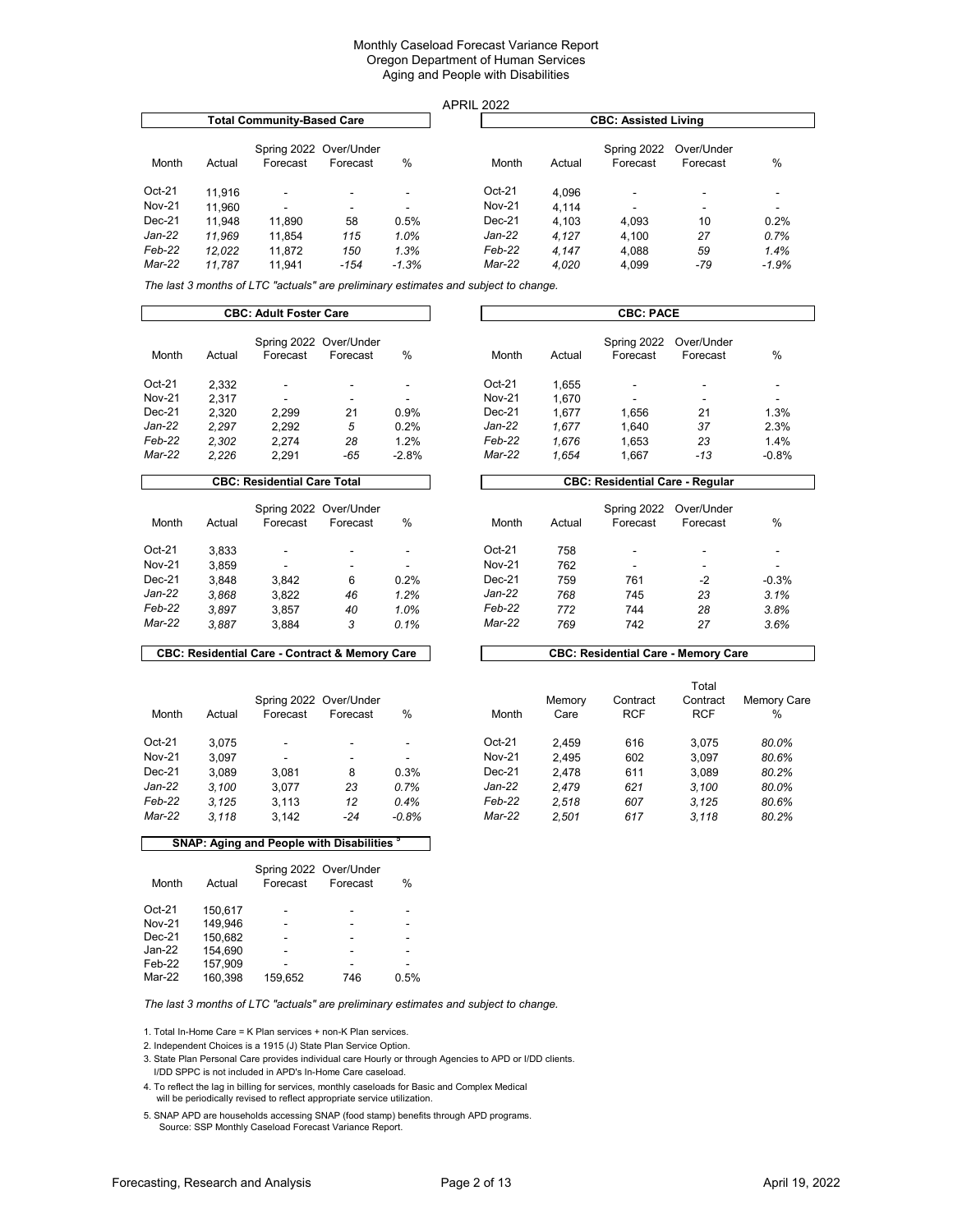APRIL 2022

# **Total Long Term Care**

Long-Term Care (LTC) services can be provided in institutional settings such as nursing facilities, in community-based care settings like residential facilities and adult foster homes, or in the person's own home. These services include: In Home Care, Community Based Care, and Nursing Facilities.



| <b>Month</b>   | <b>Actual</b> | Spring 2022<br>Forecast | <b>Over/Under Forecast</b><br>(Spring 2022) |          | <b>Fall 2021</b><br><b>Forecast</b> | <b>Over/Under Forecast</b><br>(Fall 2021) |         |
|----------------|---------------|-------------------------|---------------------------------------------|----------|-------------------------------------|-------------------------------------------|---------|
|                |               |                         |                                             |          |                                     |                                           |         |
| Mar-21         | 34,818        |                         |                                             |          |                                     |                                           |         |
| Apr-21         | 34,835        |                         |                                             |          |                                     |                                           |         |
| $May-21$       | 34,646        |                         |                                             |          |                                     |                                           |         |
| <b>Jun-21</b>  | 34.521        |                         |                                             |          |                                     |                                           |         |
| <b>Jul-21</b>  | 34,391        |                         |                                             |          | 34,387                              | 4                                         | 0.0%    |
| Aug-21         | 34,123        |                         |                                             |          | 34.447                              | $-324$                                    | $-0.9%$ |
| Sep-21         | 33,136        |                         |                                             |          | 34.451                              | $-1.315$                                  | $-3.8%$ |
| <b>Oct-21</b>  | 32,985        |                         |                                             |          | 34.354                              | $-1.369$                                  | $-4.0%$ |
| <b>INov-21</b> | 32,990        |                         |                                             |          | 34,379                              | $-1,389$                                  | $-4.0%$ |
| <b>Dec-21</b>  | 32,850        | 32,785                  | 65                                          | 0.2%     | 34,282                              | $-1,432$                                  | $-4.2%$ |
| $Jan-22$       | 32,883        | 32,233                  | 650                                         | $2.0\%$  | 34,287                              | $-1.404$                                  | $-4.1%$ |
| $Feb-22$       | 32,721        | 32.288                  | 433                                         | 1.3%     | 34.303                              | $-1.582$                                  | $-4.6%$ |
| $Mar-22$       | 32,477        | 32,511                  | $-34$                                       | $-0.1\%$ | 34.353                              | $-1.876$                                  | $-5.5%$ |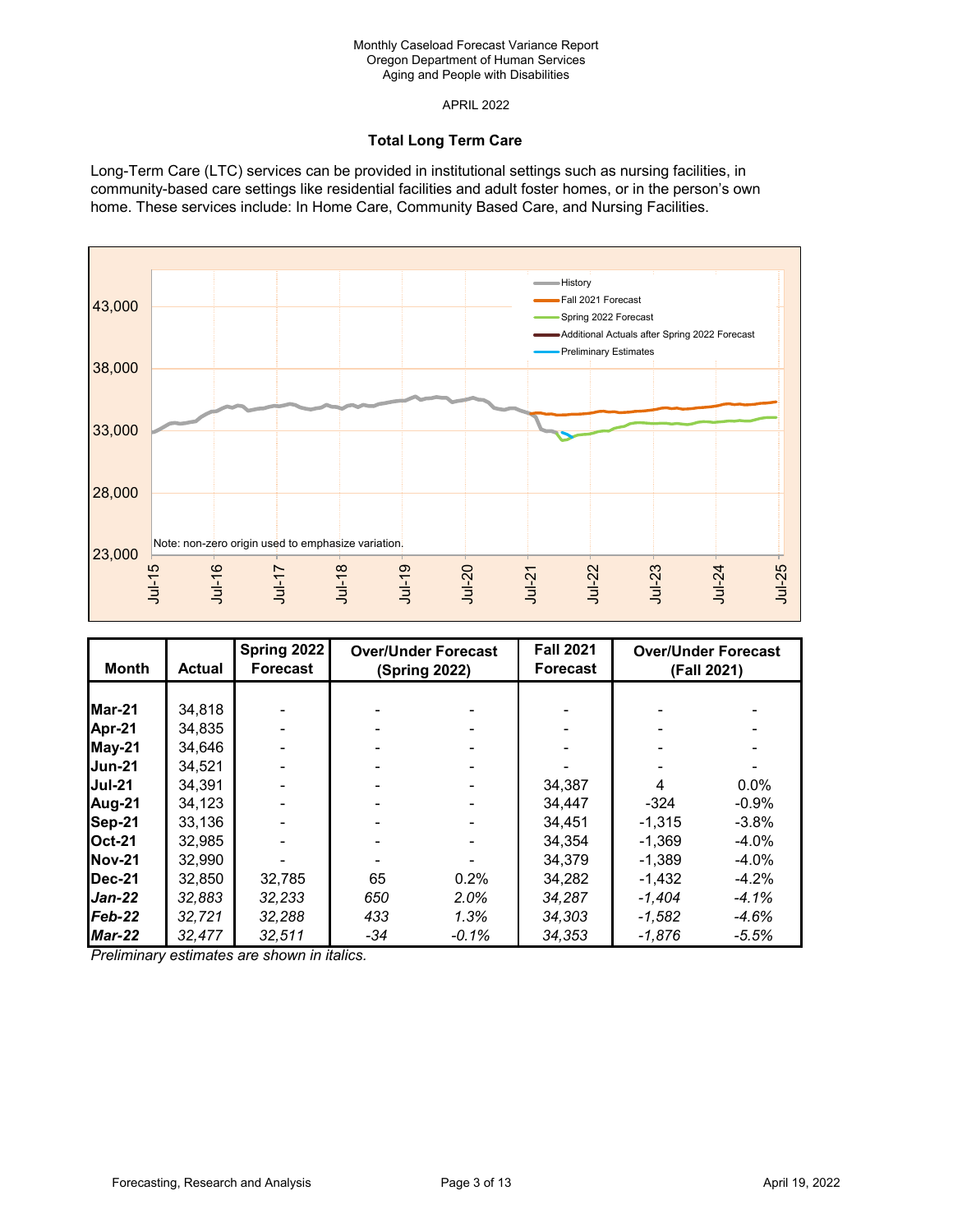APRIL 2022

### **Total In-Home Services**

In-Home programs provide personal assistance services that help people stay in their homes when they need assistance with Activities of Daily Living (ADL). In-Home Care services include: Hourly, Live-In and spousal. In-Home Agency also provides similar In-Home care Hourly services at individual's place of residence. The Total In-Home is comprised of In-Home Care and In-Home Agency (including State Plan Personal Care Services) , Specialized Living and Independent Choices.



| <b>Month</b>  | <b>Actual</b> | Spring 2022<br>Forecast | <b>Over/Under Forecast</b><br><b>(Spring 2022)</b> |         | <b>Fall 2021</b><br><b>Forecast</b> |          | <b>Over/Under Forecast</b><br>(Fall 2021) |
|---------------|---------------|-------------------------|----------------------------------------------------|---------|-------------------------------------|----------|-------------------------------------------|
|               |               |                         |                                                    |         |                                     |          |                                           |
| Mar-21        | 18,742        |                         |                                                    |         |                                     |          |                                           |
| Apr-21        | 18.621        |                         |                                                    |         |                                     |          |                                           |
| May-21        | 18.473        |                         |                                                    |         |                                     |          |                                           |
| <b>Jun-21</b> | 18.319        |                         |                                                    |         |                                     |          |                                           |
| <b>Jul-21</b> | 18,160        |                         |                                                    |         | 18,334                              | $-174$   | $-0.9%$                                   |
| Aug-21        | 18.086        |                         |                                                    |         | 18.372                              | -286     | $-1.6%$                                   |
| Sep-21        | 17.203        |                         |                                                    |         | 18,388                              | $-1.185$ | $-6.4%$                                   |
| <b>Oct-21</b> | 17.257        |                         |                                                    |         | 18,297                              | $-1,040$ | $-5.7%$                                   |
| <b>Nov-21</b> | 17.249        |                         |                                                    |         | 18.290                              | $-1.041$ | $-5.7\%$                                  |
| <b>Dec-21</b> | 17,160        | 17,194                  | $-34$                                              | $-0.2%$ | 18,220                              | $-1.060$ | $-5.8%$                                   |
| $Jan-22$      | 16.939        | 16.783                  | 156                                                | $0.9\%$ | 18.215                              | $-1.276$ | $-7.0\%$                                  |
| $Feb-22$      | 16.827        | 16.796                  | 31                                                 | 0.2%    | 18.211                              | -1.384   | $-7.6%$                                   |
| <b>Mar-22</b> | 16.635        | 16,889                  | $-254$                                             | $-1.5%$ | 18,237                              | $-1.602$ | $-8.8%$                                   |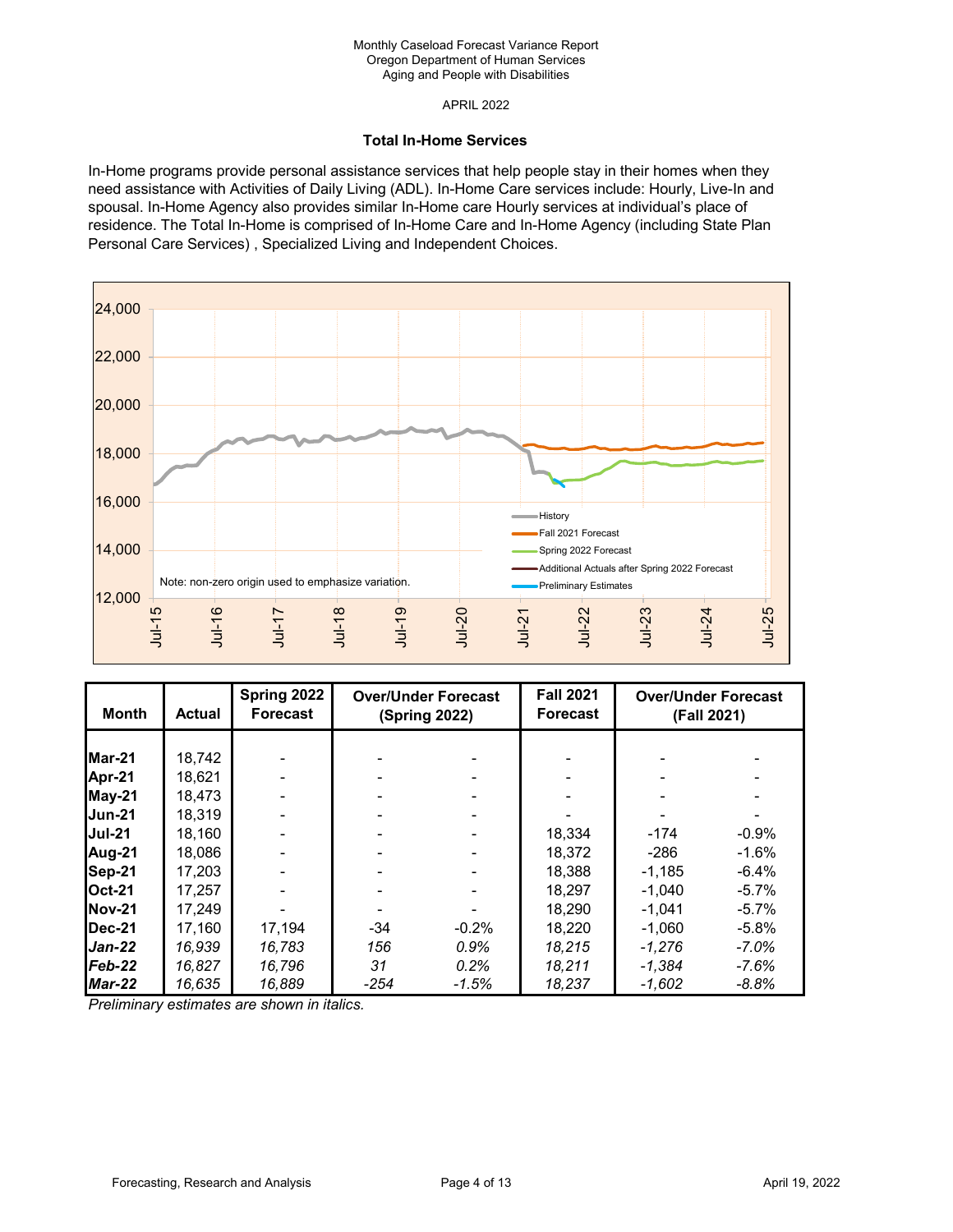APRIL 2022

## **Total Nursing Facilities Care**

Nursing Facilities provide institutional services for seniors and people with disabilities in nursing facilities licensed and regulated by DHS. Nursing facilities provide individuals with skilled nursing services, housing, related services and ongoing assistance with activities of daily living. The Total Nursing Facilities is comprised of: Basic Care, Complex Medical Add-On, Pediatric Care and Enhanced Care.

The recent history of Basic and Complex Medical Add-On have been revised slightly to improve accuracy. Revisions occur in billing for these services which were not previously taken into account. Using this method, the recent history of this caseload will be periodically revised to represent appropriate service



| <b>Month</b>  | <b>Actual</b> | Spring 2022<br><b>Forecast</b> | <b>Over/Under Forecast</b><br>(Spring 2022) |       | <b>Fall 2021</b><br><b>Forecast</b> |        | <b>Over/Under Forecast</b><br>(Fall 2021) |
|---------------|---------------|--------------------------------|---------------------------------------------|-------|-------------------------------------|--------|-------------------------------------------|
|               |               |                                |                                             |       |                                     |        |                                           |
| Mar-21        | 4,151         |                                |                                             |       |                                     |        |                                           |
| Apr-21        | 4,181         |                                |                                             |       |                                     |        |                                           |
| <b>May-21</b> | 4,141         |                                |                                             |       |                                     |        |                                           |
| <b>Jun-21</b> | 4.146         |                                |                                             |       |                                     |        |                                           |
| <b>Jul-21</b> | 4,130         |                                |                                             |       | 3,983                               | 147    | 3.7%                                      |
| Aug-21        | 4.037         |                                |                                             |       | 3.997                               | 40     | 1.0%                                      |
| Sep-21        | 3,944         |                                |                                             |       | 3,987                               | $-43$  | $-1.1%$                                   |
| <b>Oct-21</b> | 3,812         |                                |                                             |       | 3,959                               | $-147$ | $-3.7%$                                   |
| <b>Nov-21</b> | 3,781         |                                |                                             |       | 3,972                               | $-191$ | $-4.8%$                                   |
| <b>Dec-21</b> | 3.742         | 3,701                          | 41                                          | 1.1%  | 3.947                               | $-205$ | $-5.2%$                                   |
| $Jan-22$      | 3.975         | 3.596                          | 379                                         | 10.5% | 3.932                               | 43     | 1.1%                                      |
| Feb-22        | 3.872         | 3,620                          | 252                                         | 7.0%  | 3.931                               | $-59$  | $-1.5%$                                   |
| <b>Mar-22</b> | 4,055         | 3.681                          | 374                                         | 10.2% | 3.922                               | 133    | 3.4%                                      |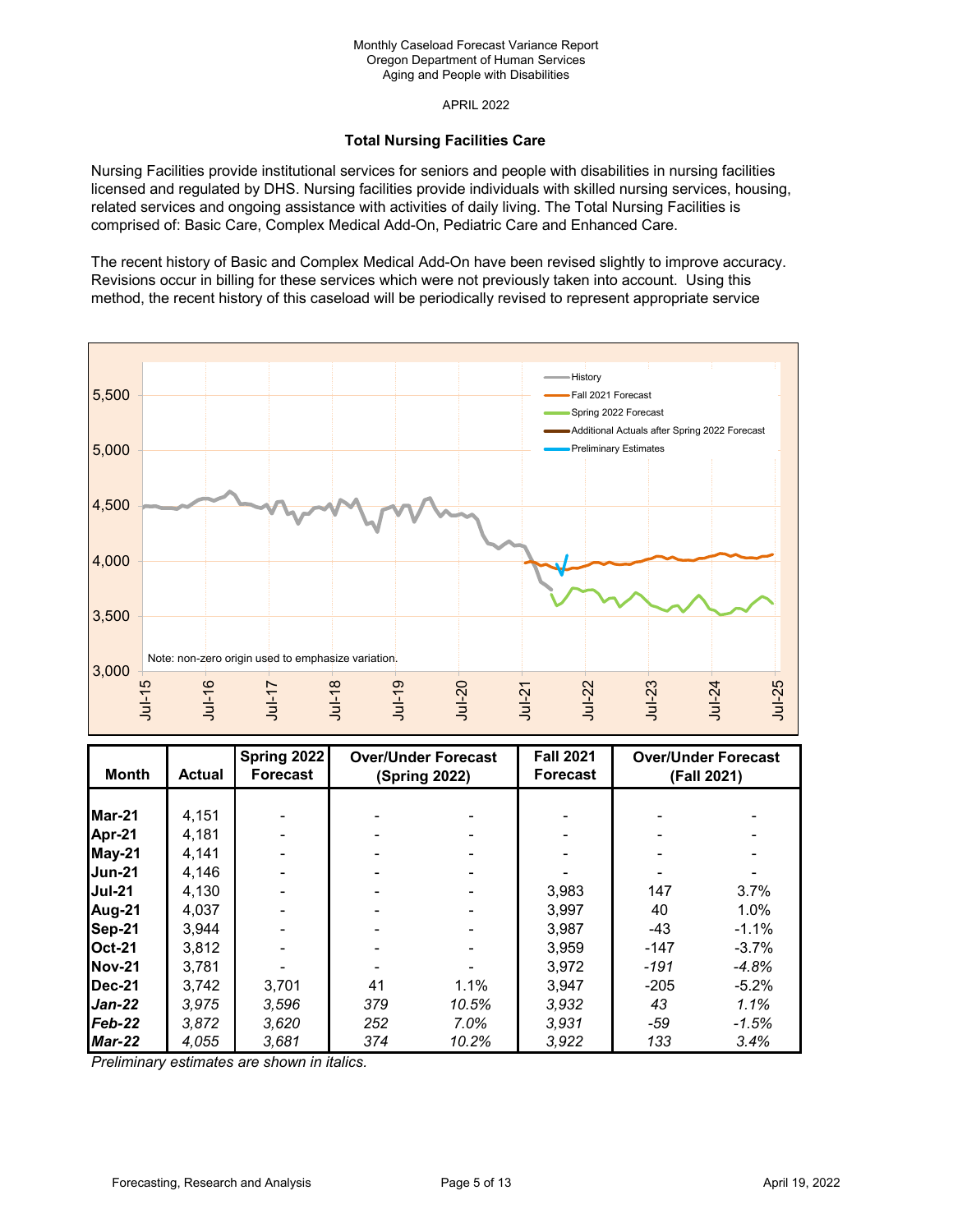APRIL 2022

### **Total Community-Based Care**

Community-Based Care caseload includes clients receiving services in licensed Community-Based Care settings. Services include assistance with ADL, medication oversight, and social activities; services can also include nursing and behavioral supports to meet complex needs. Total Community-Based Care caseload is comprised of: Adult Foster Care, Residential Care Assisted Living and PACE.



| <b>Month</b>   | <b>Actual</b> | Spring 2022<br>Forecast | <b>Over/Under Forecast</b><br><b>(Spring 2022)</b> |         | <b>Fall 2021</b><br><b>Forecast</b> | <b>Over/Under Forecast</b><br>(Fall 2021) |         |
|----------------|---------------|-------------------------|----------------------------------------------------|---------|-------------------------------------|-------------------------------------------|---------|
|                |               |                         |                                                    |         |                                     |                                           |         |
| <b>Mar-21</b>  | 11,925        |                         |                                                    |         |                                     |                                           |         |
| Apr-21         | 12,033        |                         |                                                    |         |                                     |                                           |         |
| May-21         | 12,032        |                         |                                                    |         |                                     |                                           |         |
| <b>Jun-21</b>  | 12,056        |                         |                                                    |         |                                     |                                           |         |
| <b>Jul-21</b>  | 12,101        |                         |                                                    |         | 12,070                              | 31                                        | 0.3%    |
| Aug-21         | 12,000        |                         |                                                    |         | 12,078                              | $-78$                                     | $-0.6%$ |
| Sep-21         | 11,989        |                         |                                                    |         | 12,076                              | $-87$                                     | $-0.7%$ |
| <b>Oct-21</b>  | 11,916        |                         |                                                    |         | 12,098                              | $-182$                                    | $-1.5%$ |
| <b>INov-21</b> | 11,960        |                         |                                                    |         | 12,117                              | $-157$                                    | $-1.3%$ |
| <b>Dec-21</b>  | 11,948        | 11,890                  | 58                                                 | 0.5%    | 12,115                              | $-167$                                    | $-1.4%$ |
| $Jan-22$       | 11,969        | 11,854                  | 115                                                | 1.0%    | 12,140                              | $-171$                                    | $-1.4%$ |
| $Feb-22$       | 12.022        | 11,872                  | 150                                                | 1.3%    | 12.161                              | -139                                      | $-1.1%$ |
| $Mar-22$       | 11,787        | 11,941                  | -154                                               | $-1.3%$ | 12,194                              | $-407$                                    | $-3.3%$ |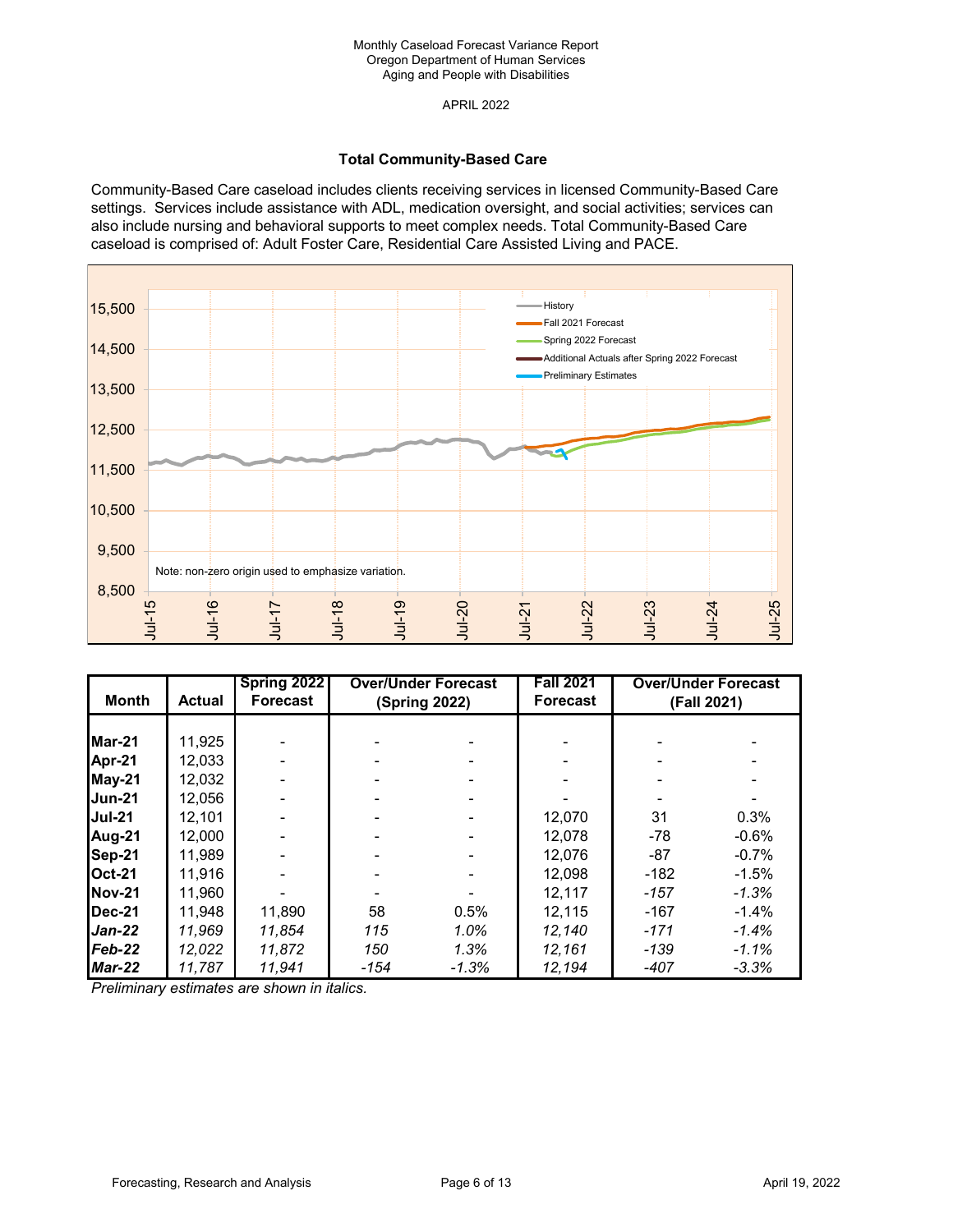# **CBC: Assisted Living**

Assisted Living Facilities (ALF) are licensed 24-hour care settings for six or more residents that include private apartments.



| <b>Month</b>   | <b>Actual</b> | Spring 2022<br><b>Forecast</b> | <b>Over/Under Forecast</b><br><b>(Spring 2022)</b> |         | <b>Fall 2021</b><br><b>Forecast</b> |       | <b>Over/Under Forecast</b><br>(Fall 2021) |
|----------------|---------------|--------------------------------|----------------------------------------------------|---------|-------------------------------------|-------|-------------------------------------------|
|                |               |                                |                                                    |         |                                     |       |                                           |
| <b>Mar-21</b>  | 4,127         |                                |                                                    |         |                                     |       |                                           |
| Apr-21         | 4,169         |                                |                                                    |         |                                     |       |                                           |
| <b>May-21</b>  | 4,157         |                                |                                                    |         |                                     |       |                                           |
| <b>Jun-21</b>  | 4,143         |                                |                                                    |         |                                     |       |                                           |
| <b>Jul-21</b>  | 4,162         |                                |                                                    |         | 4,141                               | 21    | 0.5%                                      |
| Aug-21         | 4,125         |                                |                                                    |         | 4,137                               | $-12$ | $-0.3%$                                   |
| Sep-21         | 4,127         |                                |                                                    |         | 4,123                               | 4     | 0.1%                                      |
| <b>IOct-21</b> | 4,096         |                                |                                                    |         | 4,123                               | $-27$ | $-0.7%$                                   |
| <b>INov-21</b> | 4,114         |                                |                                                    |         | 4,118                               | -4    | $-0.1%$                                   |
| <b>Dec-21</b>  | 4,103         | 4,093                          | 10                                                 | 0.2%    | 4,107                               | $-4$  | $-0.1%$                                   |
| <b>Jan-22</b>  | 4,127         | 4,100                          | 27                                                 | 0.7%    | 4,114                               | 13    | 0.3%                                      |
| $Feb-22$       | 4.147         | 4,088                          | 59                                                 | 1.4%    | 4,114                               | 33    | 0.8%                                      |
| $Mar-22$       | 4,020         | 4,099                          | $-79$                                              | $-1.9%$ | 4,119                               | -99   | $-2.4%$                                   |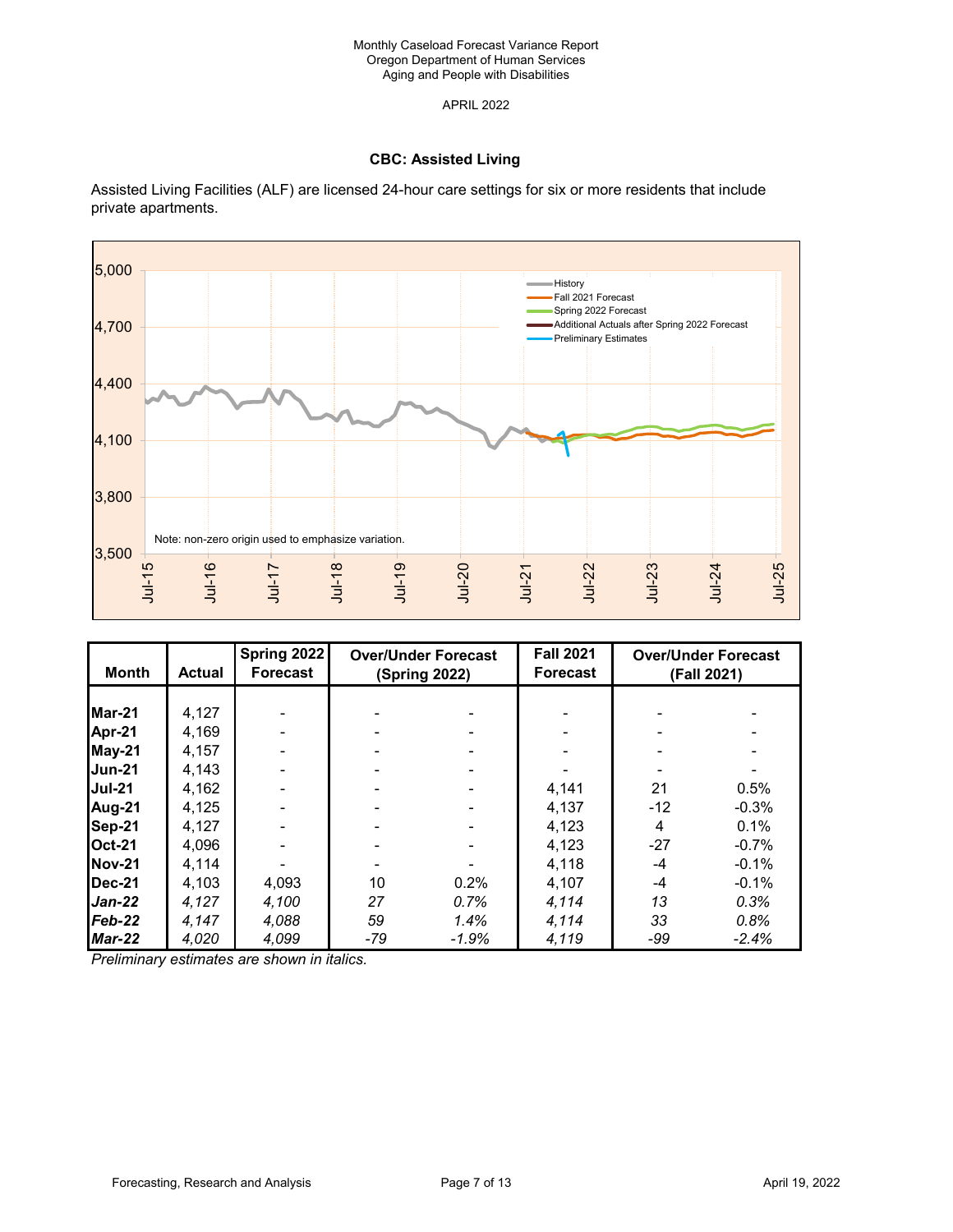## **CBC: Adult Foster Care**

Commercial Adult Foster Care is open to members of the public who are not related to the care provider.



| <b>Month</b>  | <b>Actual</b> | Spring 2022<br>Forecast | <b>Over/Under Forecast</b><br><b>(Spring 2022)</b> |         | <b>Fall 2021</b><br><b>Forecast</b> | <b>Over/Under Forecast</b><br>(Fall 2021) |         |
|---------------|---------------|-------------------------|----------------------------------------------------|---------|-------------------------------------|-------------------------------------------|---------|
|               |               |                         |                                                    |         |                                     |                                           |         |
| Mar-21        | 2,363         |                         |                                                    |         |                                     |                                           |         |
| Apr-21        | 2.370         |                         |                                                    |         |                                     |                                           |         |
| May-21        | 2,364         |                         |                                                    |         |                                     |                                           |         |
| <b>Jun-21</b> | 2,368         |                         |                                                    |         |                                     |                                           |         |
| <b>Jul-21</b> | 2,377         |                         |                                                    |         | 2,369                               | 8                                         | 0.3%    |
| Aug-21        | 2.359         |                         |                                                    |         | 2,366                               | $-7$                                      | $-0.3%$ |
| Sep-21        | 2,346         |                         |                                                    |         | 2,364                               | $-18$                                     | $-0.8%$ |
| <b>Oct-21</b> | 2,332         |                         |                                                    |         | 2,367                               | $-35$                                     | $-1.5%$ |
| Nov-21        | 2,317         |                         |                                                    |         | 2,367                               | -50                                       | $-2.1%$ |
| <b>Dec-21</b> | 2,320         | 2,299                   | 21                                                 | 0.9%    | 2,360                               | $-40$                                     | $-1.7%$ |
| $Jan-22$      | 2,297         | 2.292                   | 5                                                  | 0.2%    | 2,358                               | $-61$                                     | $-2.6%$ |
| Feb-22        | 2,302         | 2,274                   | 28                                                 | 1.2%    | 2,351                               | -49                                       | $-2.1%$ |
| <b>Mar-22</b> | 2,226         | 2,291                   | $-65$                                              | $-2.8%$ | 2,354                               | $-128$                                    | $-5.4%$ |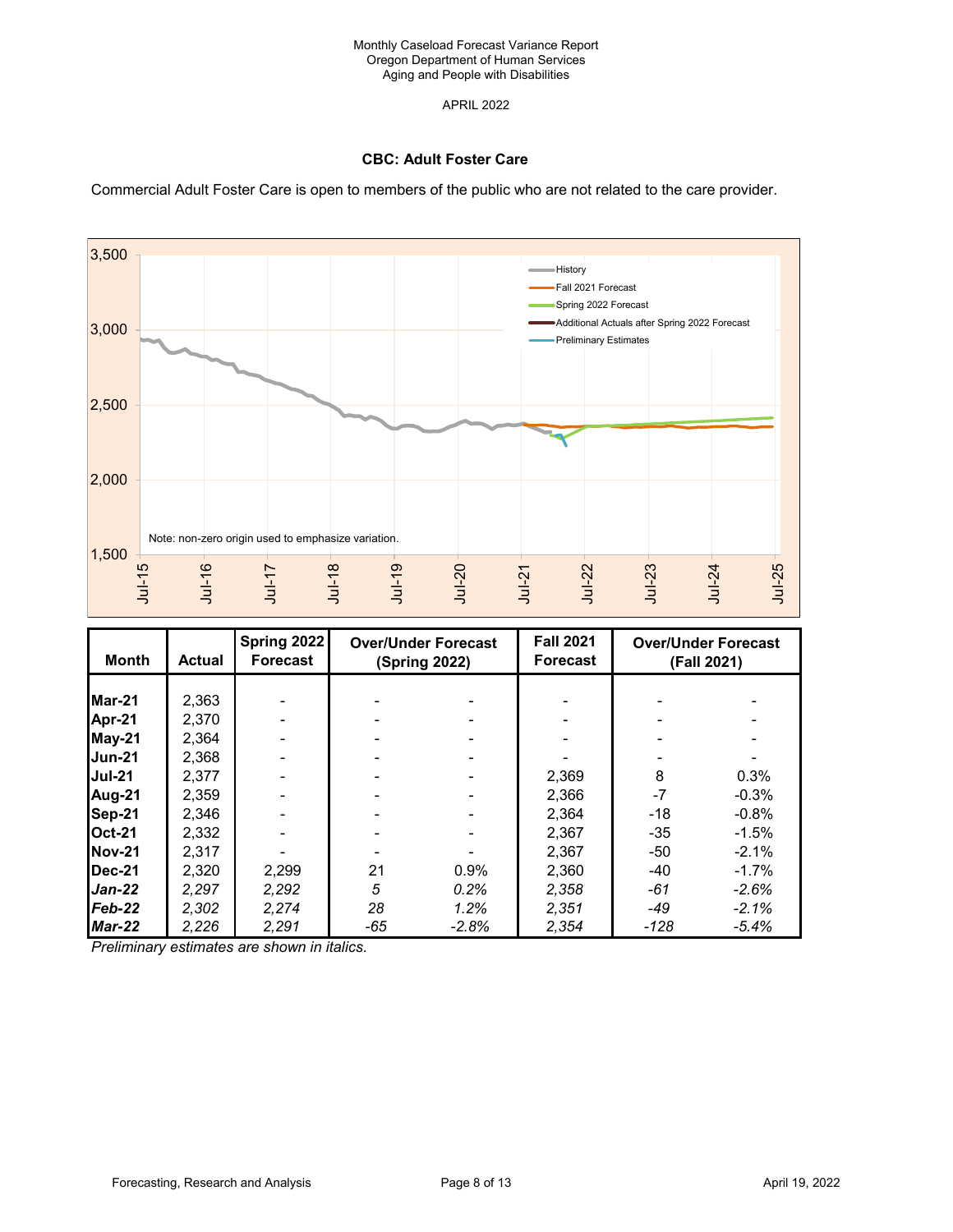# **CBC: PACE**

PACE is a capitated Medicare/Medicaid program that provides all-inclusive care for the elderly including acute health care and long-term care services. Seniors served in this program generally receive adult day care services and live in a variety of care settings.



| <b>Month</b>   | <b>Actual</b> | Spring 2022<br>Forecast |       | <b>Over/Under Forecast</b><br><b>(Spring 2022)</b> | <b>Fall 2021</b><br><b>Forecast</b> |       | <b>Over/Under Forecast</b><br>(Fall 2021) |
|----------------|---------------|-------------------------|-------|----------------------------------------------------|-------------------------------------|-------|-------------------------------------------|
|                |               |                         |       |                                                    |                                     |       |                                           |
| <b>Mar-21</b>  | 1,595         |                         |       |                                                    |                                     |       |                                           |
| Apr-21         | 1.595         |                         |       |                                                    |                                     |       |                                           |
| $May-21$       | 1.604         |                         |       |                                                    |                                     |       |                                           |
| <b>Jun-21</b>  | 1,621         |                         |       |                                                    |                                     |       |                                           |
| <b>Jul-21</b>  | 1,626         |                         |       |                                                    | 1,630                               | -4    | $-0.2%$                                   |
| Aug-21         | 1.641         |                         |       |                                                    | 1,639                               | 2     | 0.1%                                      |
| Sep-21         | 1,657         |                         |       |                                                    | 1,649                               | 8     | 0.5%                                      |
| <b>IOct-21</b> | 1,655         |                         |       |                                                    | 1.661                               | -6    | $-0.4%$                                   |
| <b>INov-21</b> | 1.670         |                         |       |                                                    | 1.673                               | $-3$  | $-0.2%$                                   |
| <b>Dec-21</b>  | 1.677         | 1,656                   | 21    | 1.3%                                               | 1,687                               | $-10$ | $-0.6%$                                   |
| <b>Jan-22</b>  | 1,677         | 1.640                   | 37    | 2.3%                                               | 1.703                               | -26   | $-1.5%$                                   |
| $Feb-22$       | 1.676         | 1,653                   | 23    | 1.4%                                               | 1.715                               | -39   | $-2.3%$                                   |
| $Mar-22$       | 1.654         | 1.667                   | $-13$ | $-0.8%$                                            | 1,725                               | -71   | $-4.1%$                                   |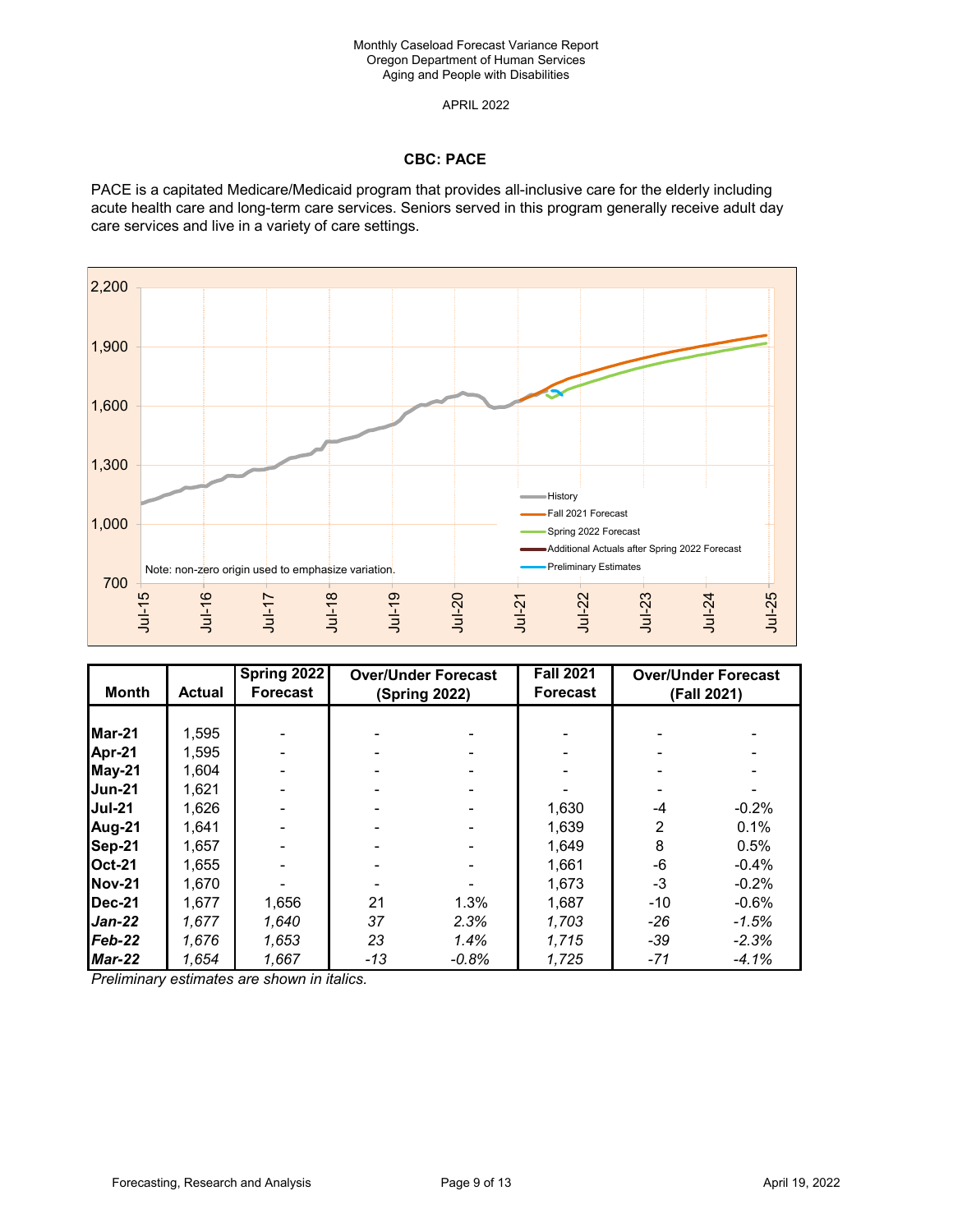APRIL 2022

# **CBC: Residential Care Total**

Residential Care Facilities (RCF) are licensed 24-hour care settings serving six or more residents. Facilities range in size from six beds to over 100. Different types of residential care include 24-hour residential care for adults as well as specialty Alzheimer care facilities. These services include: Regular and Contract facilities



| Month          | <b>Actual</b> | Spring 2022<br><b>Forecast</b> | <b>Over/Under Forecast</b><br>(Spring 2022) |      | <b>Fall 2021</b><br><b>Forecast</b> |        | <b>Over/Under Forecast</b><br>(Fall 2021) |
|----------------|---------------|--------------------------------|---------------------------------------------|------|-------------------------------------|--------|-------------------------------------------|
|                |               |                                |                                             |      |                                     |        |                                           |
| <b>Mar-21</b>  | 3,840         |                                |                                             |      |                                     |        |                                           |
| Apr-21         | 3,899         |                                |                                             |      |                                     |        |                                           |
| $May-21$       | 3.907         |                                |                                             |      |                                     |        |                                           |
| <b>Jun-21</b>  | 3,924         |                                |                                             |      |                                     |        |                                           |
| <b>Jul-21</b>  | 3,936         |                                |                                             |      | 3,930                               | 6      | 0.2%                                      |
| Aug-21         | 3,875         |                                |                                             |      | 3.936                               | -61    | $-1.5%$                                   |
| Sep-21         | 3,859         |                                |                                             |      | 3,940                               | -81    | $-2.1%$                                   |
| <b>Oct-21</b>  | 3,833         |                                |                                             |      | 3.947                               | $-114$ | $-2.9%$                                   |
| <b>INov-21</b> | 3,859         |                                |                                             |      | 3,959                               | $-100$ | $-2.5%$                                   |
| <b>Dec-21</b>  | 3,848         | 3,842                          | 6                                           | 0.2% | 3,961                               | $-113$ | $-2.9%$                                   |
| <b>Jan-22</b>  | 3,868         | 3,822                          | 46                                          | 1.2% | 3.965                               | $-97$  | $-2.4%$                                   |
| $Feb-22$       | 3.897         | 3,857                          | 40                                          | 1.0% | 3.981                               | -84    | $-2.1%$                                   |
| $Mar-22$       | 3.887         | 3.884                          | 3                                           | 0.1% | 3.996                               | $-109$ | $-2.7%$                                   |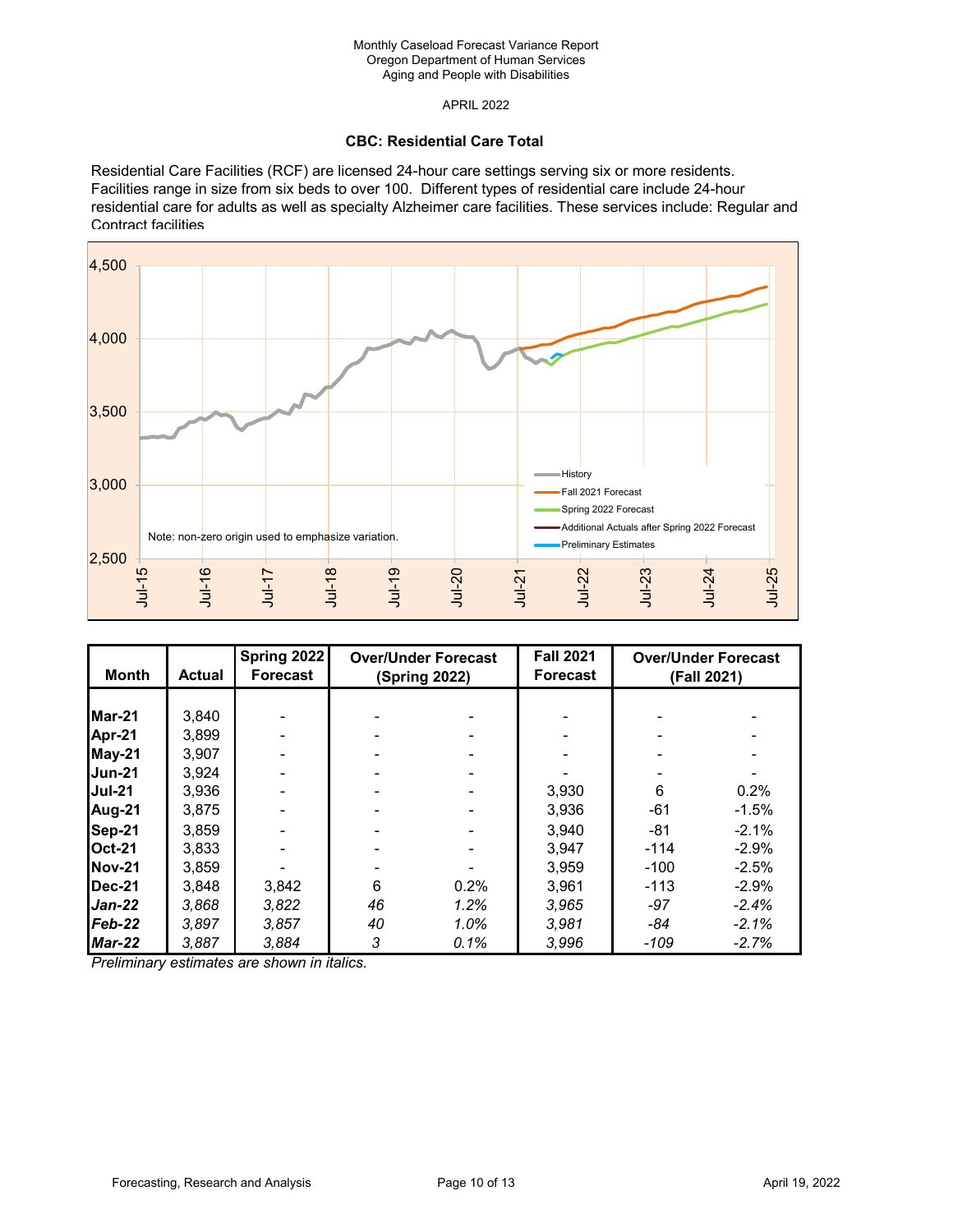## **CBC: Residential Care - Regular**

Residential Care Facilities (RCF) are licensed 24-hour care settings serving six or more residents. Facilities range in size from six beds to over 100. Regular RCF provides 24-hour residential care for adult residents.



| <b>Month</b>   | <b>Actual</b> | Spring 2022<br><b>Forecast</b> | <b>Over/Under Forecast</b><br><b>(Spring 2022)</b> |         | <b>Fall 2021</b><br><b>Forecast</b> |      | <b>Over/Under Forecast</b><br>(Fall 2021) |
|----------------|---------------|--------------------------------|----------------------------------------------------|---------|-------------------------------------|------|-------------------------------------------|
|                |               |                                |                                                    |         |                                     |      |                                           |
| Mar-21         | 747           |                                |                                                    |         |                                     |      |                                           |
| Apr-21         | 752           |                                |                                                    | ۰       |                                     |      |                                           |
| May-21         | 756           |                                |                                                    |         |                                     |      |                                           |
| <b>Jun-21</b>  | 739           |                                |                                                    |         |                                     |      |                                           |
| <b>Jul-21</b>  | 734           |                                |                                                    |         | 738                                 | $-4$ | $-0.5%$                                   |
| Aug-21         | 746           |                                |                                                    |         | 739                                 |      | 0.9%                                      |
| Sep-21         | 750           |                                |                                                    |         | 737                                 | 13   | 1.8%                                      |
| <b>Oct-21</b>  | 758           |                                |                                                    |         | 736                                 | 22   | 3.0%                                      |
| <b>INov-21</b> | 762           |                                |                                                    |         | 738                                 | 24   | 3.3%                                      |
| Dec-21         | 759           | 761                            | $-2$                                               | $-0.3%$ | 736                                 | 23   | 3.1%                                      |
| <b>Jan-22</b>  | 768           | 745                            | 23                                                 | 3.1%    | 725                                 | 43   | 5.9%                                      |
| $Feb-22$       | 772           | 744                            | 28                                                 | 3.8%    | 726                                 | 46   | 6.3%                                      |
| <b>Mar-22</b>  | 769           | 742                            | 27                                                 | 3.6%    | 728                                 | 41   | 5.6%                                      |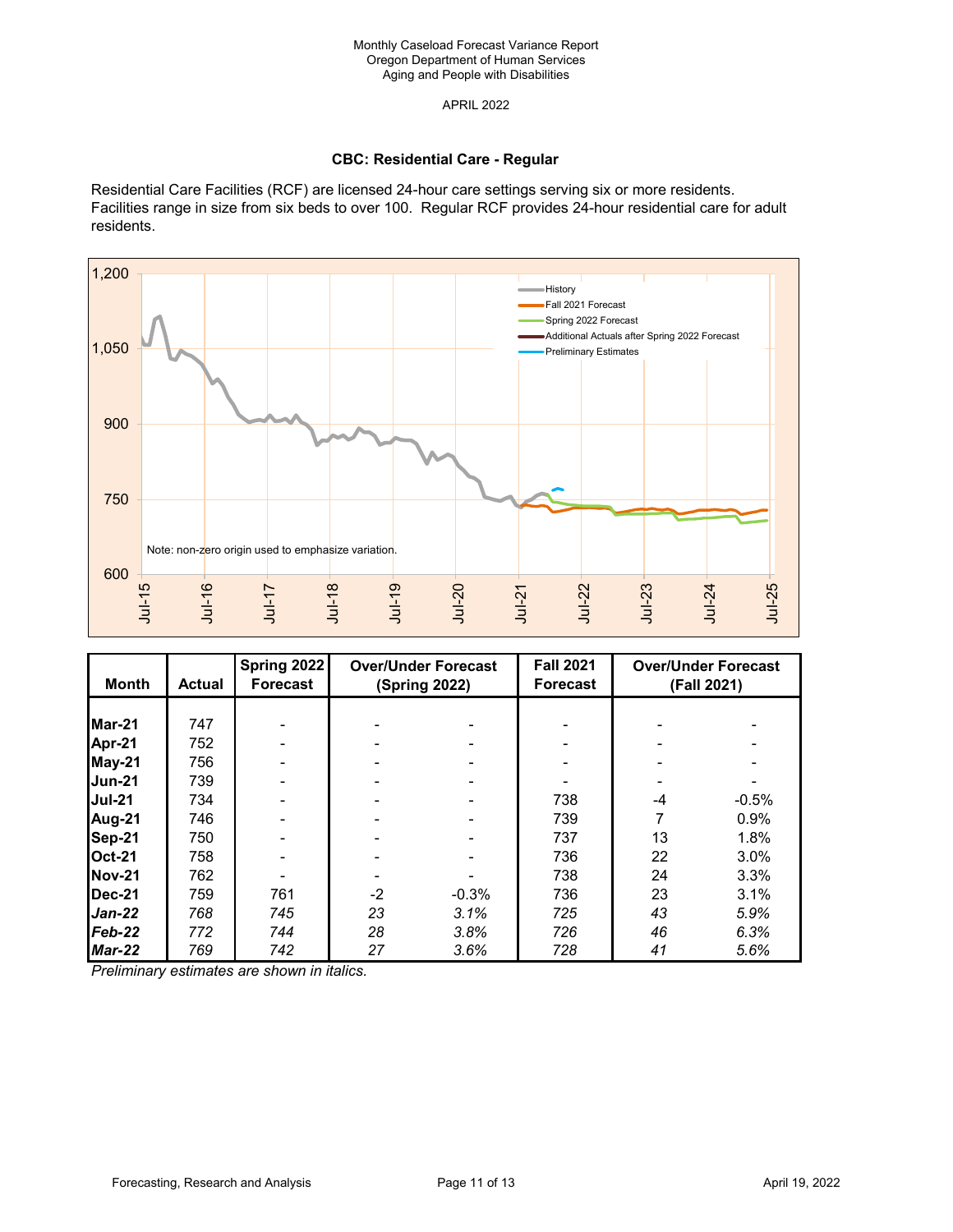## **CBC: Residential Care - Contract & Memory Care**

Contract Residential Care Facilities (RCF) are licensed 24-hour care settings serving six or more residents. Facilities range in size from six beds to over 100. Contract RCF provides 24-hour residential care for adults with Alzheimer and special need residents.



| <b>Month</b>   | <b>Actual</b> | Spring 2022<br><b>Forecast</b> | <b>Over/Under Forecast</b><br><b>(Spring 2022)</b> |         | <b>Fall 2021</b><br><b>Forecast</b> |        | <b>Over/Under Forecast</b><br>(Fall 2021) |
|----------------|---------------|--------------------------------|----------------------------------------------------|---------|-------------------------------------|--------|-------------------------------------------|
|                |               |                                |                                                    |         |                                     |        |                                           |
| <b>Mar-21</b>  | 3,093         |                                |                                                    |         |                                     |        |                                           |
| Apr-21         | 3,147         |                                |                                                    |         |                                     |        |                                           |
| May-21         | 3,151         |                                |                                                    |         |                                     |        |                                           |
| <b>Jun-21</b>  | 3,185         |                                |                                                    |         |                                     |        |                                           |
| <b>Jul-21</b>  | 3.202         |                                |                                                    |         | 3,192                               | 10     | 0.3%                                      |
| Aug-21         | 3.129         |                                |                                                    |         | 3.197                               | -68    | $-2.1%$                                   |
| Sep-21         | 3,109         |                                |                                                    |         | 3,203                               | $-94$  | $-2.9%$                                   |
| <b>Oct-21</b>  | 3,075         |                                |                                                    |         | 3,211                               | $-136$ | $-4.2%$                                   |
| <b>INov-21</b> | 3.097         |                                |                                                    |         | 3.221                               | $-124$ | $-3.8%$                                   |
| Dec-21         | 3.089         | 3.081                          | 8                                                  | 0.3%    | 3.225                               | $-136$ | $-4.2%$                                   |
| <b>Jan-22</b>  | 3,100         | 3.077                          | 23                                                 | 0.7%    | 3,240                               | $-140$ | $-4.3%$                                   |
| $Feb-22$       | 3,125         | 3.113                          | 12                                                 | 0.4%    | 3.255                               | $-130$ | $-4.0%$                                   |
| $Mar-22$       | 3,118         | 3.142                          | $-24$                                              | $-0.8%$ | 3.268                               | $-150$ | $-4.6%$                                   |